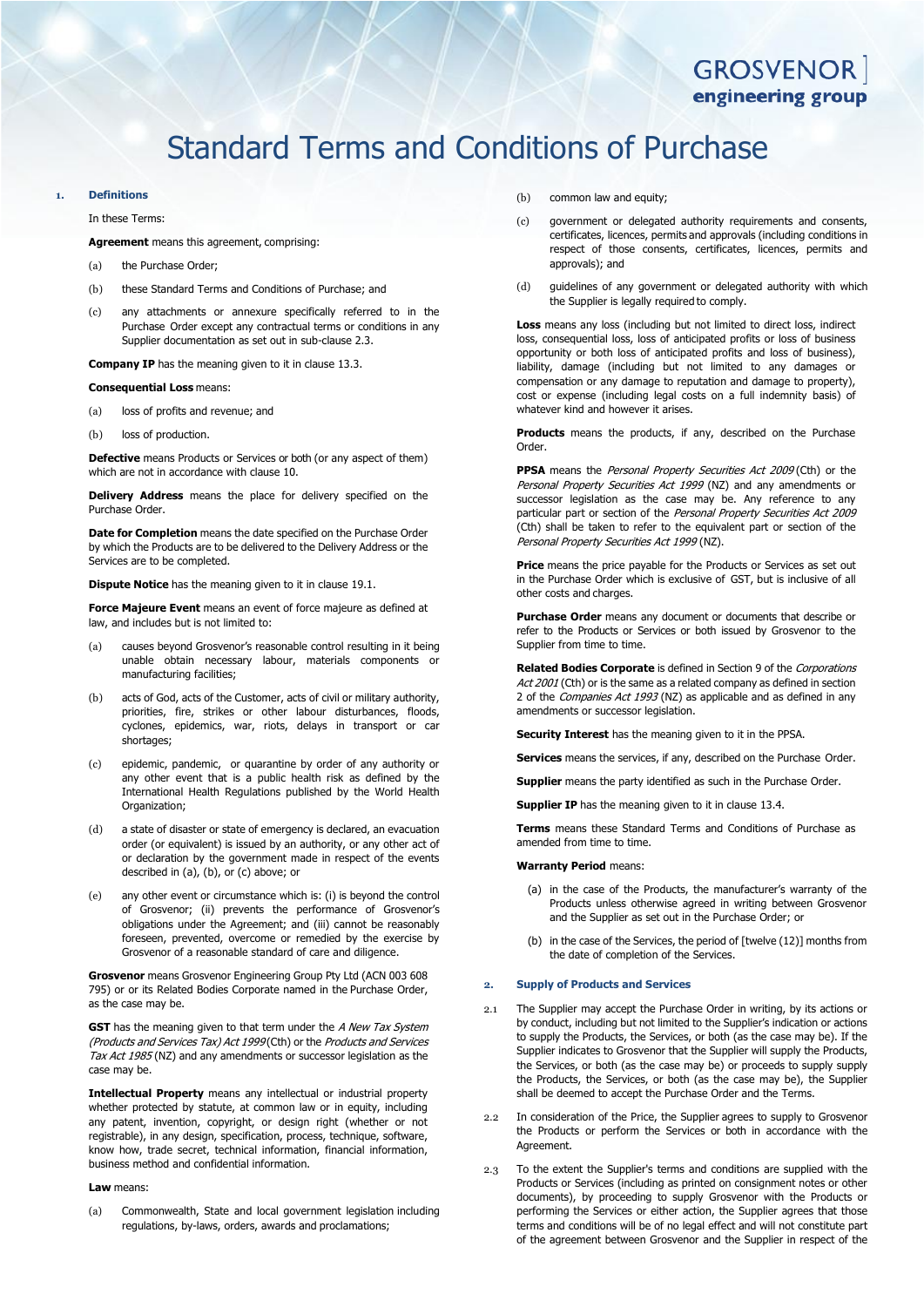**GROSVENOR** engineering group

Products or Services (even if any representative of Grosvenor signs those terms and conditions or annexes those terms and conditions to the Purchase Order).

- 2.4 Where the Purchase Order relates to Products or Services or both Products and Services which are the subject of a contract between the Supplier and Grosvenor, the terms of the Purchase Order apply to the extent of any inconsistency with these Terms.
- 2.5 The Supplier must, in supplying the Products or performing the Services:
	- (a) not unduly interfere with Grosvenor's activities or the activities of any other person at the Delivery Address;
	- (b) be aware of and comply with and ensure that the Supplier's employees, agents and contractors are aware of and comply with:
		- (i) all applicable Laws;
		- (ii) all site standards, rules and procedures, to the extent that they are applicable to the supply of the Products or the performance of the Services by the Supplier; and
		- (iii) all lawful directions and orders given by Grosvenor's representative or any person authorised by Law to give directions to theSupplier;
	- (c) ensure that the Supplier's employees, agents and contractors entering premises on which they are to supply the Products or perform the Services perform in a safe manner and are properly qualified for, and skilled in, the performance of their tasks and are of such character as not to prejudice:
		- (i) safe working practices;
		- (ii) safety and care of property; and
		- (iii) continuity of work;
	- (d) provide all such information and assistance as Grosvenor reasonably requires in connection with any statutory or work place health and safety investigation in connection with the supply of the Products or the performance of the Services;
	- (e) on request by Grosvenor, provide to Grosvenor and its employees, agents and consultants any information and assistance required to identify, evaluate, implement and report on any matter required by Law, including:
		- (i) producing written reports;
		- (ii) recommending efficiency opportunities;
		- (iii) collecting data; and
		- (iv) monitoring or metering,

in respect of anything used, produced or created in connection with the performance of the Supplier's obligations under the Agreement.

- 2.6 Grosvenor shall be entitled to cancel or terminate a Purchase Order by giving written notice to the Supplier at any time:
	- (a) prior to the delivery of the Products or the supply of the Services; or
	- (b) if the Products or the Services (or both) are not supplied in accordance with the Purchase Order.

# <span id="page-1-0"></span>**3. Delivery**

- 3.1 The Supplier must deliver the Products to the Delivery Address.
- 3.2 The Supplier must ensure that the Products are suitably packed to avoid damage in transit or in storage.
- 3.3 Packages must be accompanied by a delivery note specifying the Purchase Order number, item number, destination, contents, quantity and date.
- 3.4 The Supplier must keep Grosvenor informed of any delays or other matters which may affect the delivery of the Products.
- 3.5 In the event of any changes to the Products or to the avaibility of the Products, the Supplier must notify Grosvenor of such changes in writing as soon as possible and Grosvenor shall be entitled to decide whether to proceed with the order under the relevant Purchase Order.

# **4. Time for Performance**

- 4.1 The Supplier must complete the delivery of the Products to the Delivery Address, or complete the performance of the Services, by the Date for Completion.
- 4.2 Unless otherwise expressly agreed in writing by Grosvenor, time shall be strictly of the essence in relation to performance of this Agreement by the Supplier.
- 4.3 In the event of any delay in the delivery of the Products and/or in the performance of the Services, Grosvenor (in its sole and absolute discretion) shall be entitled to:
	- (a) to cancel or terminate a Purchase Order by giving written notice to the Supplier at any time;
	- (b) suspend any payments in relation to the Products and/or Services until such time the Products are delivered or the Services are performed, or both; and
	- (c) engage other party to deliver the Products or to perform the Services, or both, and the Supplier shall bear all costs and expenses incurred by Grosvenor arising out of such engagement.

#### **5. Work Health and Safety**

- 5.1 The Supplier must ensure the health and safety of all persons at the Delivery Address at all times when supplying the Products or Services, or both.
- 5.2 The Supplier:
	- (a) must comply and ensure that its employees, subcontractors and agents comply with all relevant work health and safety Laws;
	- (b) must provide all necessary training and safety equipment to its employees, subcontractors and agents;
	- (c) must provide to Grosvenor a safety plan and safe work method statements (including risks assessment) and any other information or statement required by Grosvenor before provision of the Services (if required by Grosvenor);
	- (d) warrants that it is familiar with and has the capability and resources to comply with all relevant work health and safety Laws;
	- (e) must perform all relevant functions and fulfil all relevant duties under all relevant work health and safety Laws;
	- (f) must comply with Grosvenor's or Grosvenor's customer's work health and safety policies and procedures to the extent they are not inconsistent with all relevant work health and safety Laws;
	- (g) must ensure that its employees, subcontractors and agents use appropriate personal protective equipment at all times while carrying out the Services;
	- (h) must comply with the Safe Work Australia Model Codes of Practice, Australian Standards and other relevant codes of practice;
	- (i) must ensure that each of its employees, subcontractors and agents has completed all of Grosvenor's safety induction modules as required by the RapidGlobal Software compliance program or any other induction modules required by Grosvenor within the two (2) years preceding the provision of the Services;
	- (j) must ensure that each of its employees, subcontractors and agents has completed all Grosvenor's customer's safety induction at the site or Delivery Address where the Services are being performed within the two (2) years preceding the provision of the Services; and
	- (k) must immediately notify Grosvenor of any accident, incident or dangerous occurrence relating to the Services as soon as the Supplier becomes aware of such accident, incident or occurrence.
- 5.3 Grosvenor requires that the Supplier will at all times identify and exercise all necessary precautions for the health and safety of all persons, including but not limited to the Supplier's employees, Grosvenor's employees and members of the public who may be affected by supply of the Products or Services (or both).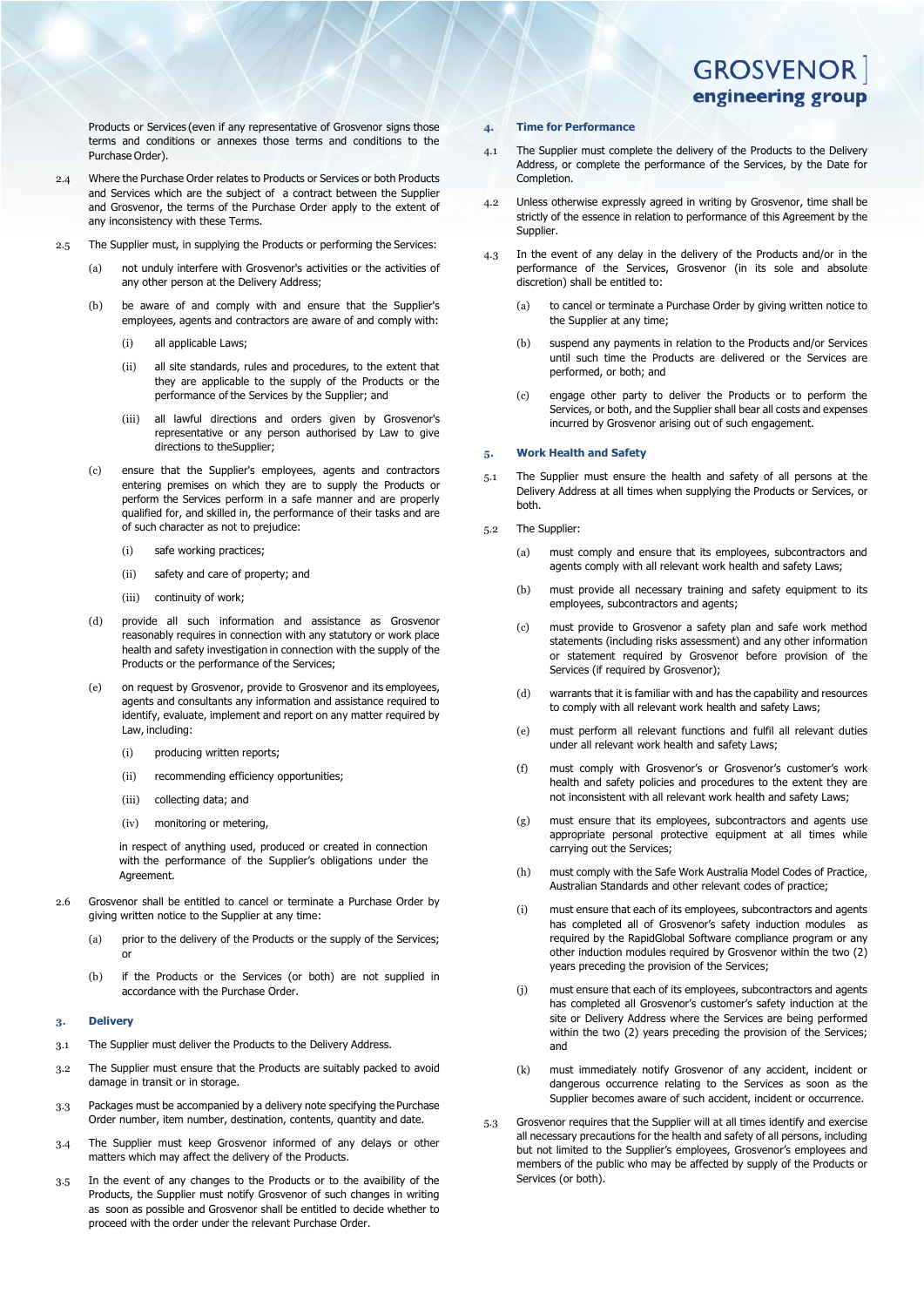# **6. Title and Risk**

- 6.1 Title in the Products passes to Grosvenor on acceptance of the Products by an authorised representative of Grosvenor or upon part or full payment of the Price, whichever occurs earlier.
- 6.2 Risk in the Products passes to Grosvenor when the Products are delivered in accordance with clause [3](#page-1-0) and the Products are acknowledged as received by Grosvenor's authorised representative.
- 6.3 Notwithstanding that title in the Products has or has not passed to Grosvenor, Grosvenor and the Supplier agrees that:
	- (a) a part payment of the Products gives rise to a Security Interest in the Products; and
	- (b) Grosvenor may register a Security Interest under the PPSA in respect of the Products to be supplied and the Supplier agrees to do all things reasonably required to assist Grosvenor to effect such registration
- <span id="page-2-1"></span>6.4 Under no circumstances shall the Supplier register any security interest against Grosvenor. In particular:
	- (a) no representative of Grosvenor is authorised to agree to the provisions of section 115 of the PPSA;
	- (b) the Supplier must provide Grosvenor with any and all notices with respect to the PPSA.
- 6.5 The parties agree that claus[e 6.4](#page-2-1) is a material term of these Terms. If the Supplier breaches clause [6.4,](#page-2-1) Grosvenor shall be entitled to immediately terminate any and all agreements that it may have with the Supplier. The Supplier shall indemnify Grosvenor against any costs and damages that Grosvenor may incur in respect of such termination.
- 6.6 Neither party may disclose information of the kind referred to in section 275(1) of the PPSA and this clause constitutes a confidentiality agreement within the meaning of section 275(6) the PPSA.

#### **7. Price**

- 7.1 Grosvenor will pay the Supplier the Price for the Products or the Services or both, as applicable within thirty (30) days of receipt of a valid tax invoice from the Supplier.
- 7.2 The Price is inclusive of all costs incurred by the Supplier in the supply of the Products or the performance of the Services or both, including all charges for packing, insurance and delivery of the Products and the cost of any items used or supplied in the performance of the Services.
- 7.3 The Price cannot be varied unless agreed by the parties in writing.
- 7.4 The Price is inclusive of all taxes and duties, except GST.

# **8. GST**

- 8.1 The Supplier must:
	- (a) be registered for GST;
	- (b) remain registered for GST for the duration of the Agreement; and
	- (c) immediately give written notice to Grosvenor of any changes to, or cancellation or revocation of the Supplier's GST registration.
- 8.2 If GST is imposed on any supply made by the Supplier under or in connection with a Purchase Order, the Supplier may recover from Grosvenor, in addition to the Price, an amount equal to the GST payable in respect of that Supply.
- 8.3 The Supplier must first provide Grosvenor with a valid tax invoice before the Company will pay the GST amount to the Supplier.

#### **9. Invoicing / Payment**

- 9.1 Upon delivery of the Products or completion of the Services or both as applicable, the Supplier will provide to Grosvenor a valid tax invoice which will include the information set out in clause [9.2.](#page-2-2)
- <span id="page-2-2"></span>9.2 The Supplier's tax invoice must include the following details:
	- (a) a reference to the Purchase Order;
	- (b) a detailed description of the delivered Products or performed Services, including the date of delivery or period of Service or both

if applicable in respect of which the invoice relates and the relevant quantity;

- (c) an individual reference number for Grosvenor to quote with remittance of payment;
- (d) the Price relating to the Products or Services or both, as applicable, broken down to reflect the same Price components on the Purchase Order; and
- (e) the amount of any applicable GST.
- 9.3 Grosvenor will pay all tax invoices that comply with clause [9.2](#page-2-2) in accordance with Law or, where not specified by Law, in accordance with Grosvenor's policy except where Grosvenor disputes the invoice, in which case:
	- (a) Grosvenor may withhold payment of the disputed amount pending resolution of the dispute; and
	- (b) if the resolution of the dispute determines that Grosvenor must pay an amount to the Supplier, Grosvenor must pay that amount upon resolution of that dispute.
- 9.4 Grosvenor may reduce any payment due to the Supplier under the Agreement by any amount which the Supplier must pay Grosvenor including costs, charges, damages and expenses and any debts owed by the Supplier to Grosvenor on any account whatsoever. This does not limit Grosvenor 's right to recover those amounts in other ways.

#### <span id="page-2-0"></span>**10. Quality**

- 10.1 The Products or Services or both must match the description referred to in the Purchase Order or the quality and the description represented by the Supplier, whichever is first in time.
- 10.2 If the Supplier gave Grosvenor a sample of the Products or a demonstration of the Services, the Products or Services or both, as applicable must be of the same nature and quality as the sample or demonstration given.
- 10.3 The Products or Services or both, as applicable must be fit for the purpose for which such Products or services are commonly supplied or bought and for any other purpose Grosvenor expressly specifies in the Purchase Order.
- The Products must be of acceptable quality, safe and free from defects, acceptable in appearance and finish, do all things that the Products are ordinarily used for, and unless otherwise specified in the Purchase Order, must be new.

#### **11. Warranty Period**

- 11.1 If, during the Warranty Period, any of the Products or Services are found to be Defective, Grosvenor may:
	- (a) return the Defective products to the Supplier;
	- (b) reject the Defective services;
	- (c) require the Supplier to repair or to make good the Defective products; or
	- (d) require the Supplier to re-perform or to make good the Defective services.
- 11.2 The Supplier must:
	- (a) repair or replace the Defective products;
	- (b) re-perform or make good the Defective services; or
	- (c) reimburse Grosvenor for any direct expenses incurred in repairing, re-performing or making good (as the case may be) any Defective products or services should the Supplier decline or fail in its obligations to do so,
	- at the Supplier's cost, if requested to do so by Grosvenor.
- The provisions relating to any Warranty Period or Defective Products or Services or both shall be in addition to and without limiting any conditions or warranty expressed or implied by statute or common law or otherwise howsoever and in particular, without limiting the generality of the foregoing, the Supplier's liability under the Agreement shall be in addition to any condition or warranty in Grosvenor's favour implied by statute or common law as to the quality or the fitness for any particular purpose of the works and each part thereof.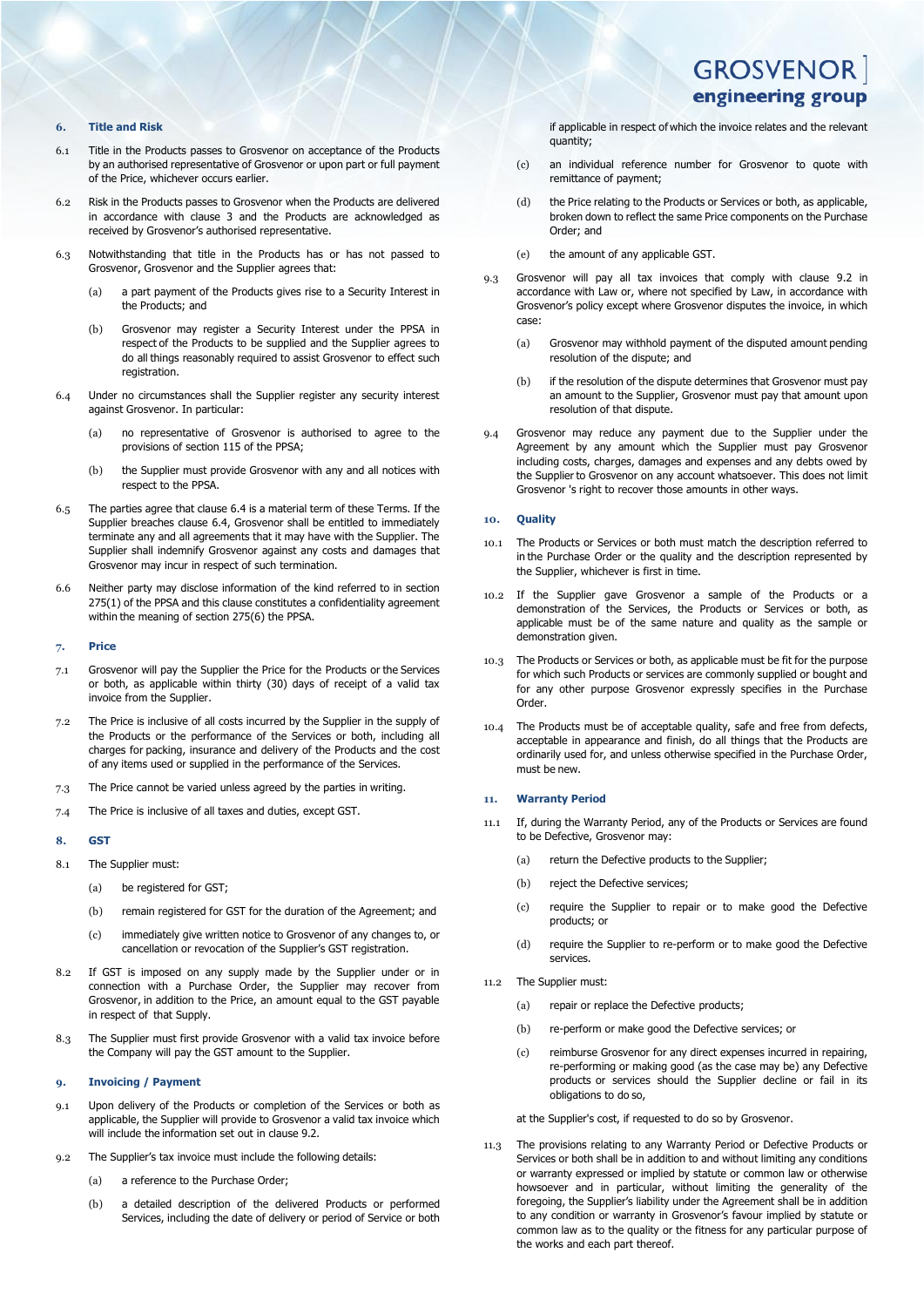#### <span id="page-3-2"></span>**12. Confidentiality**

- 12.1 Each party must not, and must ensure that its subcontractors do not, divulge to third parties any information relating to the Products or Services or both, as applicable (including Intellectual Property), the other party or the supply to Grosvenor by the Supplier, unless and until such information is within the public domain (other than by a breach of this clause) or express prior written consent has been given by the relevant party.
- 12.2 The Supplier shall indemnify Grosvenor and keep Grosvenor indemnified from and against all liabilities, losses, damages, actions, suits, proceedings, claims, costs (including legal costs) and expenses arising from any breach of this clause [12](#page-3-2) by the Supplier whatsoever.

### **13. Intellectual Property**

- 13.1 The specifications, drawings, technical instructions or any other documentation whatsoever issued to the Supplier by Grosvenor during tendering and at the time of establishing this Agreement will remain the exclusive property of Grosvenor and are to be kept strictly confidential.
- 13.2 The Supplier warrants that:
	- (a) the Products supplied or Services performed by the Supplier or both and the licence granted by it to Grosvenor do not infringe any Intellectual Property rights of any third party; and
	- (b) the Products supplied or Services performed or both are not subject to any Intellectual Property rights of any third party that in any way restrict the rights of Grosvenor or its customers to use or sell the same.
- <span id="page-3-0"></span>13.3 The Supplier agrees that title in all (present and future) Intellectual Property created, discovered or coming into existence as a result of, for the purposes of or in connection with the supply of the Products or performance of the Services or both under the Agreement (other than any improvements, modifications or additions to any pre-existing Supplier IP as defined in clause [13.4 below\)](#page-3-1) shall vest exclusively in Grosvenor upon its creation (**Company IP**).
- <span id="page-3-1"></span>13.4 Grosvenor acknowledges that the Supplier remains the owner of all Intellectual Property created, discovered or coming into existence other than as a result of, for the purposes of or in connection with the supply of the Products or performance of the Services or both, as applicable (**Supplier IP**).
- 13.5 The Supplier grants Grosvenor a non-exclusive, royalty free, irrevocable licence to use all Supplier IP to the extent necessary to enable Grosvenor to exercise its rights in the Company IP.

#### **14. Indemnity**

- 14.1 The Supplier will indemnify Grosvenor and keep Grosvenor indemnified from and against all Loss arising from or in connection with:
	- (a) injury to (including illness or disability), or death, of any persons; and
	- (b) loss or destruction of or damage to or loss of use of any property,

caused or contributed to by an act or omission of the Supplier or its directors, officers, employees, agents or contractors or by any breach of this Agreement(including any breach of a warranty),

except to the extent and the proportion that it has been caused or contributed to by the willful default or unlawful or negligent act or omission of Grosvenor.

### <span id="page-3-4"></span>**15. Force Majeure**

- <span id="page-3-5"></span>15.1 A party will not be liable for any delay or failure to perform any of its obligations under the Agreement (other than an obligation to pay money) if as soon as possible after the beginning of a Force Majeure Event affecting the ability of the party to perform any of its obligations under this Agreement, it gives a notice to the other party that complies with claus[e 15.3.](#page-3-3)
- 15.2 The Agreement will be suspended in the event and for the period of the Force Majeure Event, provided that each parties' respective obligations contained in this claus[e 15](#page-3-4) are complied with.
- <span id="page-3-3"></span>15.3 A notice given under claus[e 15.1](#page-3-5) must:
	- (a) specify the obligations that the Party cannot perform;

# **GROSVENOR** engineering group

- (b) fully describe the Force Majeure Event;
- (c) estimate the time during which the Force Majeure Event will continue; and
- (d) specify the measures proposed to be adopted to remedy or abate the Force Majeure Event.
- 15.4 Any amendment to the Date for Completion is the Supplier's sole remedy for any delays resulting from the Force Majeure Event where the Supplier is the affected party and the Supplier is not entitled to any increase in the Price or any damages, costs or expenses in connection with the Force Majeure Event.

#### **16. Breach and Termination**

- <span id="page-3-8"></span><span id="page-3-6"></span>16.1 Grosvenor may terminate this Agreement:
	- (a) at its absolute discretion by giving the Supplier seven (7) days written notice; or
	- (b) in the event that the Supplier is in material default of any of the terms of the Agreement for any reason (including insolvency) by written notice with immediate effect:
		- (i) where there is a breach of claus[e 6.4;](#page-2-1)
		- (ii) where the default is not canable of remedy; or
		- (iii) where the default is capable of remedy, but the Supplier fails to remedy such default, within fourteen (14) days of a written notice from Grosvenor (or such other time as the Company may agree at its absolute discretion, provided that such time is not less than fourteen (14) days).
- <span id="page-3-9"></span><span id="page-3-7"></span>16.2 In the event that Grosvenor terminates the Agreement in accordance with sub-clause [16.1,](#page-3-6) then subject to any other rights of Grosvenor under the Agreement, Grosvenor may, at its sole discretion:
	- (a) pay for the Products delivered or Services provided by the Supplier in accordance with the Agreement prior to the date of termination; or
	- (b) reimburse the Supplier for the cost of materials the Supplier reasonably ordered prior to the date of termination for the purpose of providing the Products and or performing the Services and which the Supplier is legally liable to accept and cannot otherwise utilise, but only if the materials are delivered to the Delivery Address and have become Grosvenor's property.
- <span id="page-3-10"></span>16.3 If Grosvenor makes any payment in accordance with clause [16.2,](#page-3-7) the Supplier shall not otherwise be entitled to any other compensation for any Loss, including without limitation, anticipated profits, incurred as a result of a termination of the Agreement under this clause.
- Notwithstanding any other clause of the Agreement, if Grosvenor terminates this Agreement pursuant to clause [16.1\(b\),](#page-3-8) the provisions of claus[e 16.2\(a\)](#page-3-9) and [16.2\(b\)](#page-3-10) shall not apply.

#### **17. Insurances**

- 17.1 The Supplier must at all times during the performance of this Agreement effect and maintain the following insurances:
	- (a) public liability insurance for at least \$20 million for any one event and unlimited in the aggregate and products liability insurance for at least \$10 million for any one event and in the aggregate, which shall contain a principal's indemnity extension in favour of Grosvenor for liability to any third party arising out of the performance of the Agreement by the Supplier;
	- (b) where the Purchase Order provides for the provision of professional services, professional indemnity insurance;
	- (c) where the Purchase Order provides for the provision of Services, workers' compensation insurance as required by Law which shall contain a principal's indemnity extension for both statutory liability and common law liability in favour of Grosvenor and its respective officers and employees, and shall further contain a waiver of subrogation in favour of Grosvenor and its respective officers and employees;
	- (d) where the Purchase Order provides for the provision of cyber technology or services, cyber insurance; and
	- (e) any other insurances required by Law.